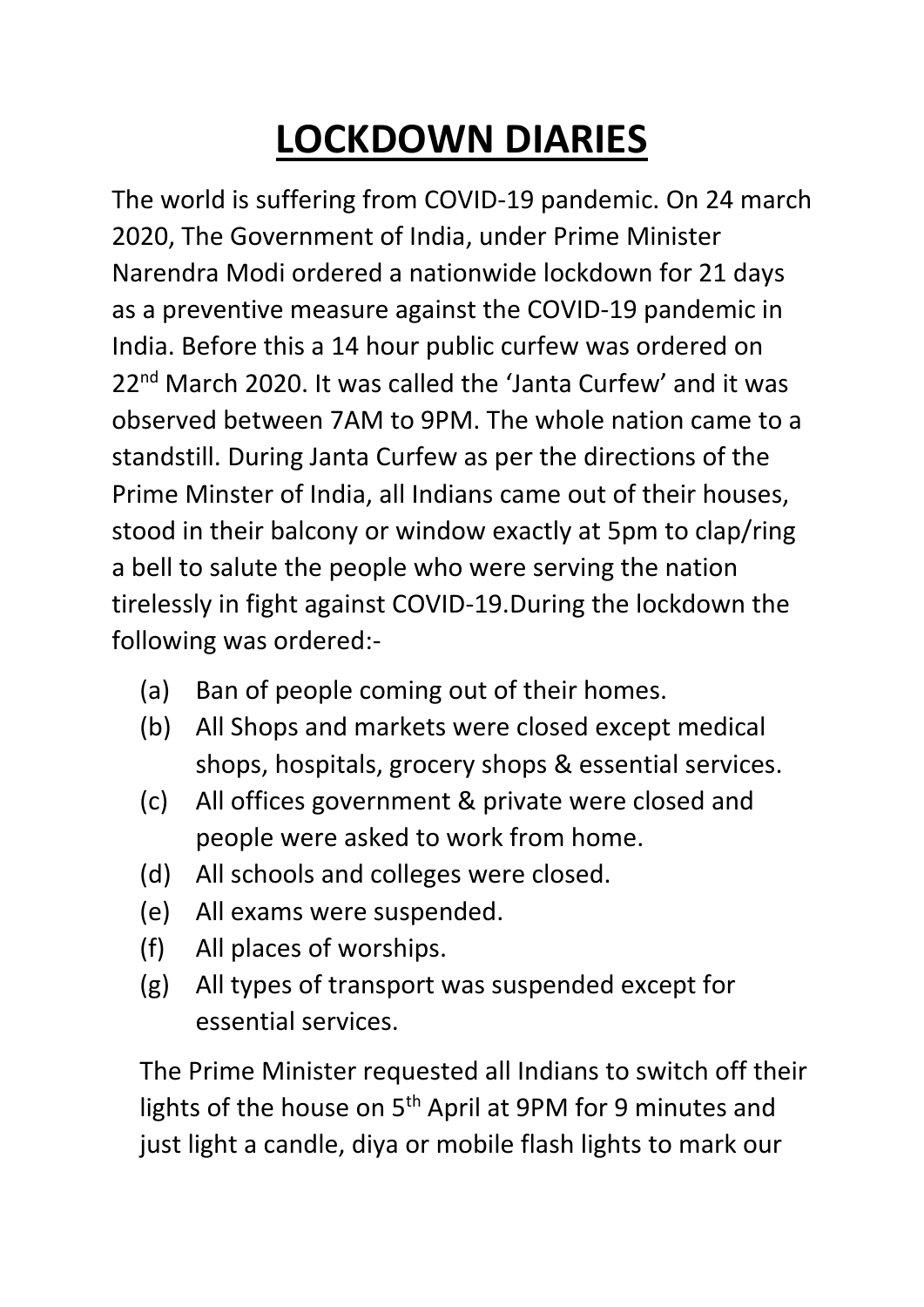fight against coronavirus. I too along with my mother lighted a candle in our balcony. On 14<sup>th</sup> April the Prime Minister Sri Narendra Modi extended the lockdown till 3rd May. On 1<sup>st</sup> May 2020 the Government of India further extended the lockdown for two weeks till 17<sup>th</sup> May. The Districts were divided into 3 zones Green, Red & Orange. On  $17<sup>th</sup>$  May the lockdown was extended till  $31<sup>st</sup>$  May.

During the Lockdown we were just sitting at home. I was getting bored since the schools were also closed. My father is working in Nagaland and I stay with my mother here. To keep myself busy I used to help my mother in the house. I learnt basic cooking from her. I also tried my hands on baking a cake. Since then on Sundays I cook breakfast for myself and my mother.

Due to lockdown restrictions I could not go out to play or to exercise. To keep myself busy and fit I started working out at home for an hour in the morning and an hour in the evening seeing the YouTube videos. Since I have enrolled in NIOS for my  $12<sup>th</sup>$  class, I used to study for my exams. To entertain myself I used to watch movies for some time and play games on PlayStation. I speak to one of my friend in Bhopal every day.

I have been following all the precautions laid out by the health department to stay safe at home. Whenever I step out of the house, I wear a mask and on coming back I wash my hands and take bath and put all the clothes for washing. To build my immunity my mother gives me an Ayurvedic drink called 'kadha'. The drink is not tasty but I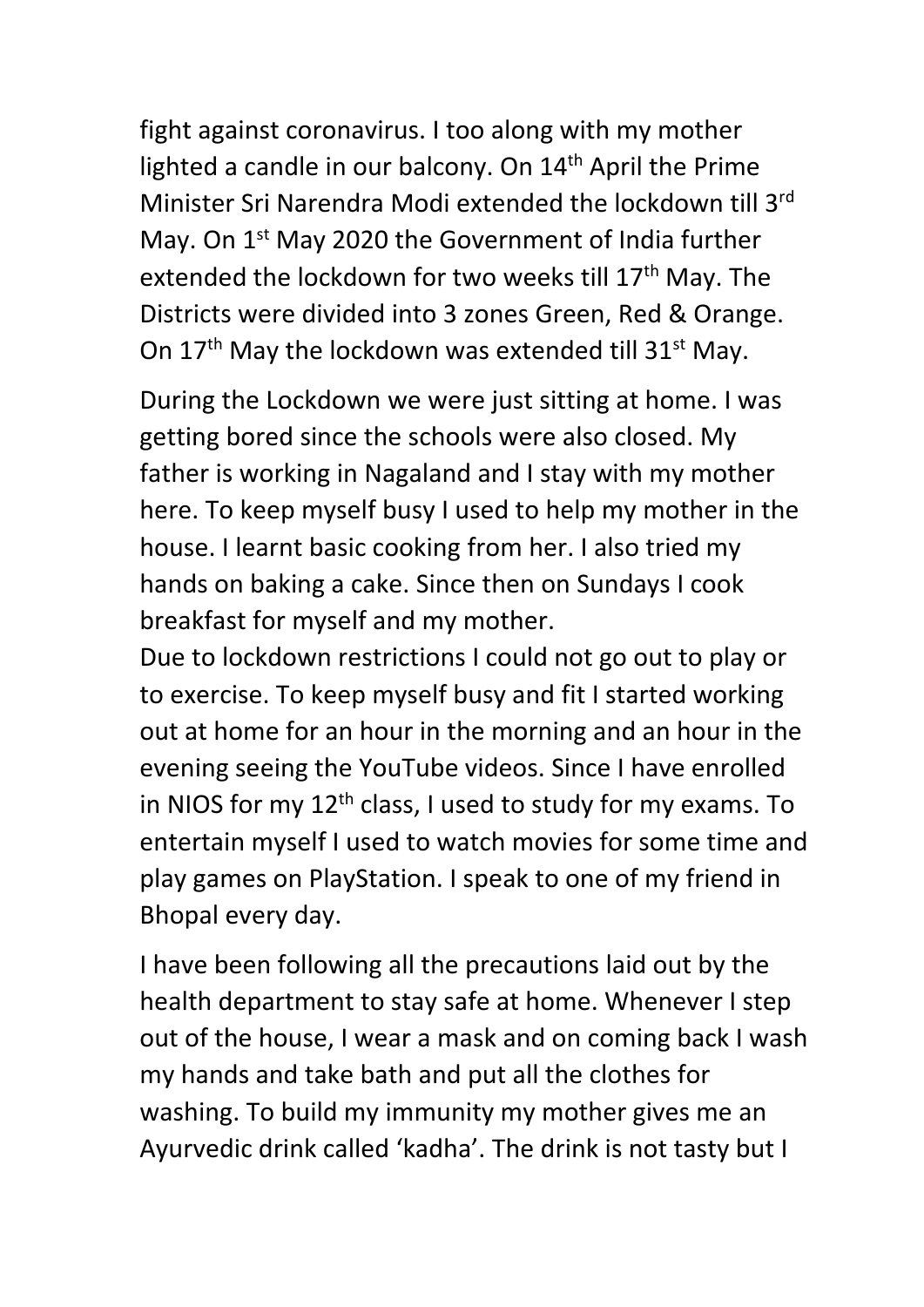drink as a medicine to build my immunity. At night she gives me turmeric milk also to keep me away from infections.

I am missing going out and eating out. My mother is the one who goes out once a week to get groceries and vegetables. I don't want to trouble my mother by asking things of my choice. I know she tries to get whatever is available in the market. She also tries to cook food of my choice to keep me happy. I also celebrated my 19th Birthday during this lockdown. Since we could not go out to celebrate my birthday, my mother tried to cook some of my favourite food and called my friend from the same building to celebrate my birthday. I have asked for a pair of 10-12kg dumbbells as my birthday gift for my home workout. My mother's friend has gifted me a pack of Himalaya Quista Pro Whey Protein. My cousins have also sent me a birthday gift online. This birthday has been a very different birthday due to lockdown restrictions. This is going to be a very memorable birthday for me.

In first week of June the  $1<sup>st</sup>$  phase of unlock down in India was started when the country opened offices in India. With offices resuming work, public transport was also started at some places with limited passengers to ensure social distancing. Some of the restaurants were also started for home delivery. The markets started opening with odd and even scheme and after following sanitising procedures. All the States are trying to create more covid related facilities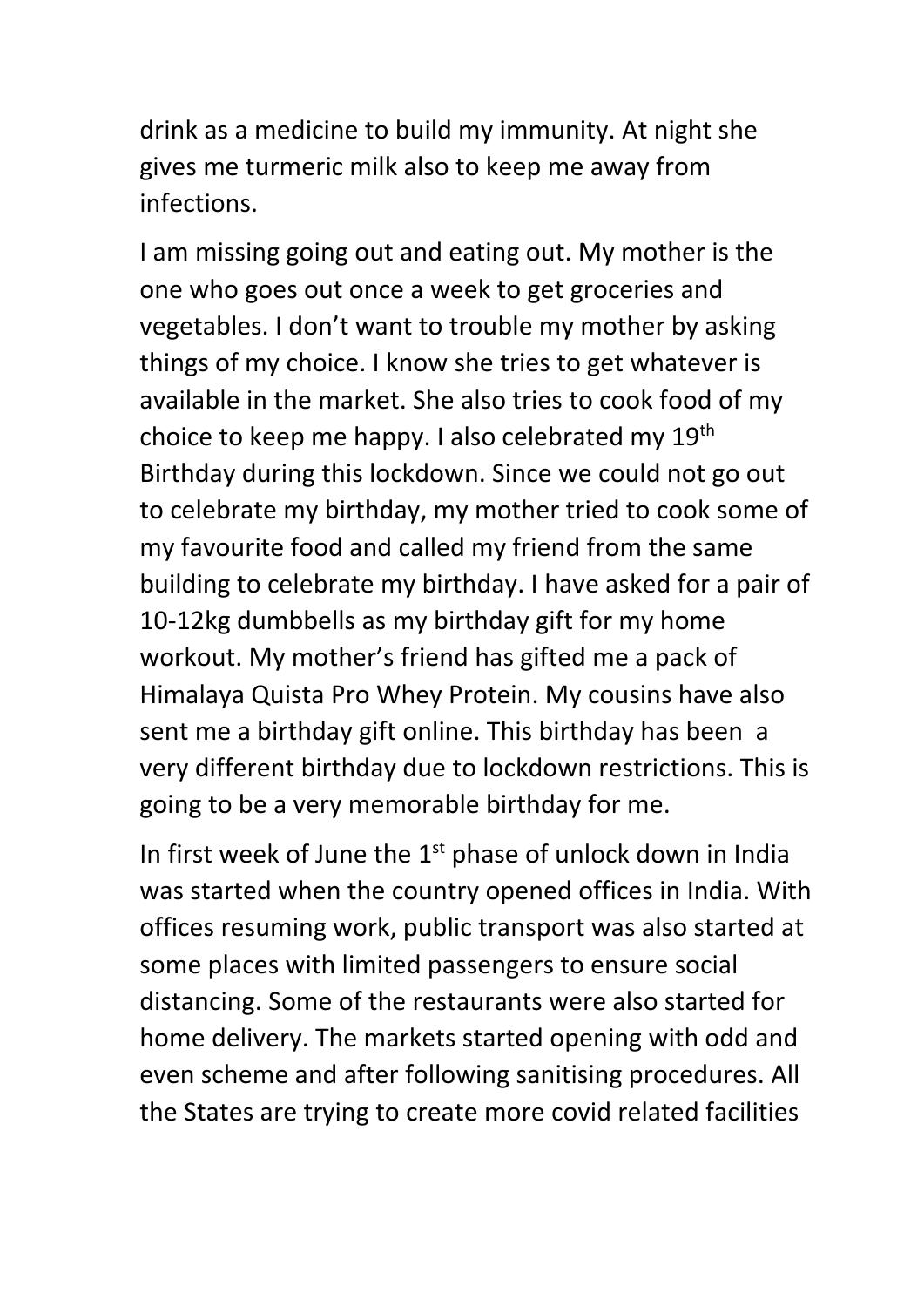in their hospitals to accommodate more covid patients since the numbers are increasing day by day.

The orientation program for online classes were started by my school from  $10<sup>th</sup>$  June for 3 days. The regular teaching started from 15<sup>th</sup> June from 9:30AM to 12:30PM for 5 days a week. It is a new kind of experience for all of us to study online with the help of a laptop or on mobile. Our teachers are trying their best to find new ways to teach us our subjects. The sports teacher also plans some kind of small games to keep us entertained. We have a yoga class once a week. Then on Fridays a fun activity is organized like making lemonade, making a potato chaat and last week we were taught to make a vegetable sandwich. We are also given notes to study on our own and also the homework to keep us busy.

As per the news today, India is having 15 lakh covid patients. So many people are dying everyday due to coronavirus infection. So many countries are trying to invent the vaccination for coronavirus. I am also desperately waiting for this coronavirus to go away so that we can go back to living our lives normally .I miss my father. He could not come home due to this corona virus situation and restriction. I am waiting for him to come on leave to home so that I can play with him. Till the time the vaccination or the treatment to fight covid-19 is not found we have to take all possible precautions like wearing masks, social distancing and frequent washing of hands to keep ourselves safe.